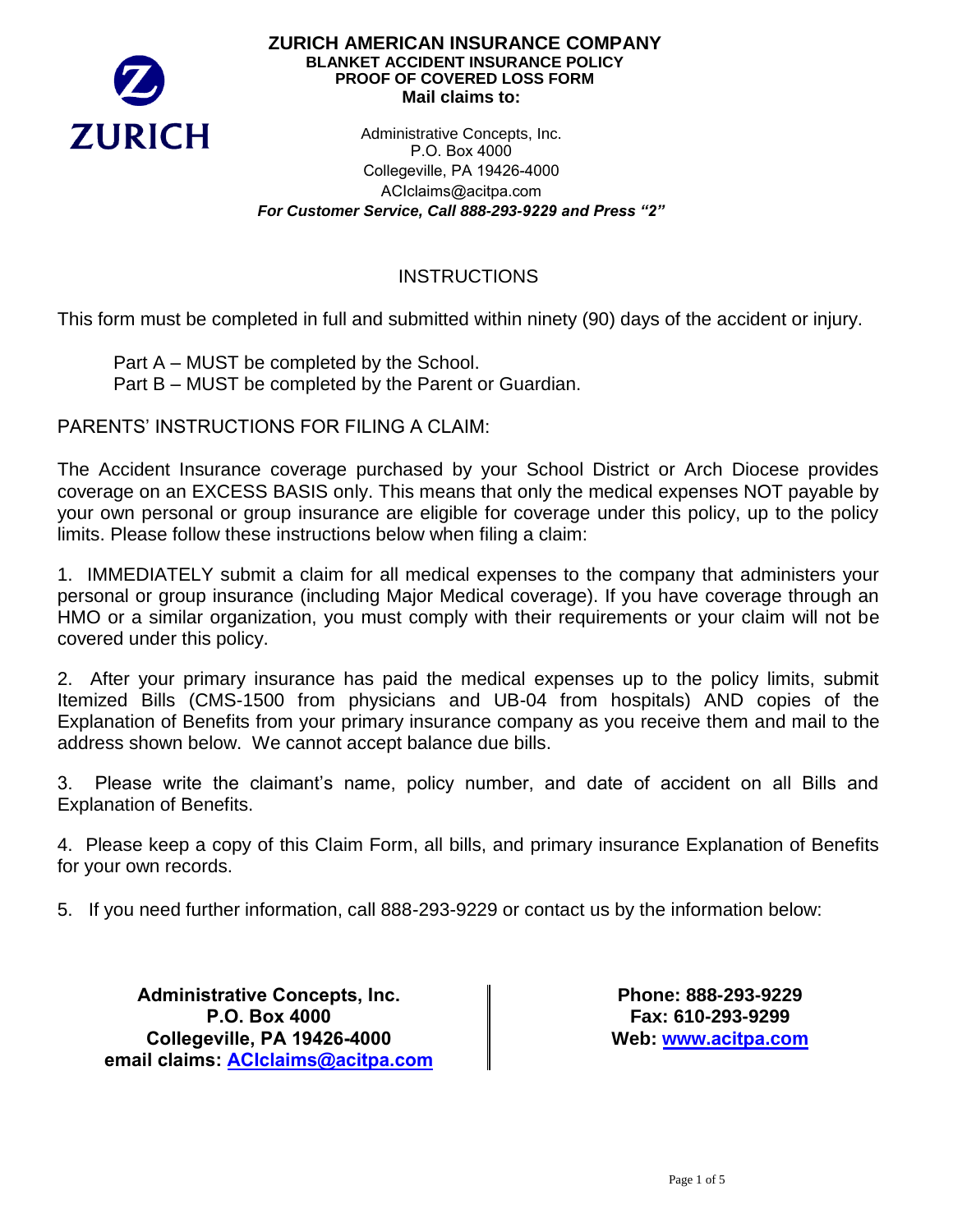# **PART A: SCHOOL DISTRICT OR DIOCESE**

|                                                                                                                                             | 4. School Phone: __________________                                                                                                                                                                                                                                                                                                                                                                                                                                                                                 |
|---------------------------------------------------------------------------------------------------------------------------------------------|---------------------------------------------------------------------------------------------------------------------------------------------------------------------------------------------------------------------------------------------------------------------------------------------------------------------------------------------------------------------------------------------------------------------------------------------------------------------------------------------------------------------|
|                                                                                                                                             | 6. Grade: ______________________                                                                                                                                                                                                                                                                                                                                                                                                                                                                                    |
| 7. Birthdate: $\begin{array}{ccc} 2 & 3 & 5 \\ 0 & 0 & 0 \end{array}$ 7. Birthdate: $\begin{array}{ccc} 3 & 3 & 5 \\ 0 & 0 & 0 \end{array}$ | 9. Date of Injury: ____________ 10. Time: _______                                                                                                                                                                                                                                                                                                                                                                                                                                                                   |
|                                                                                                                                             | 12. Date of first treatment: ___________________                                                                                                                                                                                                                                                                                                                                                                                                                                                                    |
|                                                                                                                                             |                                                                                                                                                                                                                                                                                                                                                                                                                                                                                                                     |
|                                                                                                                                             |                                                                                                                                                                                                                                                                                                                                                                                                                                                                                                                     |
| 16. At the time of the injury was the student involved in a school sponsored and supervised activity? Thes TNo                              |                                                                                                                                                                                                                                                                                                                                                                                                                                                                                                                     |
| 17. If athletics, designate:   Intramural   Interscholastic   Practice   Game                                                               |                                                                                                                                                                                                                                                                                                                                                                                                                                                                                                                     |
| 18. Under whose supervision? ___________________                                                                                            | Was he/she a witness? $\Box$ Yes $\Box$ No                                                                                                                                                                                                                                                                                                                                                                                                                                                                          |
| (must be signed by school official)                                                                                                         | $\mathsf{Title:}$<br>Date: _____________                                                                                                                                                                                                                                                                                                                                                                                                                                                                            |
| Administrative Concepts, Inc. does not share private health information except as required or permitted by law.                             | We are committed to guarding the private information entrusted to us.                                                                                                                                                                                                                                                                                                                                                                                                                                               |
| <b>PART B: PARENT OR GUARDIAN STATEMENT</b>                                                                                                 |                                                                                                                                                                                                                                                                                                                                                                                                                                                                                                                     |
|                                                                                                                                             |                                                                                                                                                                                                                                                                                                                                                                                                                                                                                                                     |
|                                                                                                                                             |                                                                                                                                                                                                                                                                                                                                                                                                                                                                                                                     |
| 3. Home address:                                                                                                                            |                                                                                                                                                                                                                                                                                                                                                                                                                                                                                                                     |
|                                                                                                                                             |                                                                                                                                                                                                                                                                                                                                                                                                                                                                                                                     |
| (City)<br>(Street)                                                                                                                          | (State)<br>(Zip)<br>(Home phone $#$ )                                                                                                                                                                                                                                                                                                                                                                                                                                                                               |
|                                                                                                                                             | Business Phone: __________________                                                                                                                                                                                                                                                                                                                                                                                                                                                                                  |
| (Street)<br>(City)<br>8. Name and Address of Medical/Health Insurance Company: ___________                                                  | (State)<br>(Zip)                                                                                                                                                                                                                                                                                                                                                                                                                                                                                                    |
| 9. Policy No. ___________________________                                                                                                   | Group   Individual   Other   No Insurance                                                                                                                                                                                                                                                                                                                                                                                                                                                                           |
|                                                                                                                                             | Business Phone: _____________                                                                                                                                                                                                                                                                                                                                                                                                                                                                                       |
|                                                                                                                                             |                                                                                                                                                                                                                                                                                                                                                                                                                                                                                                                     |
| (City)<br>(Street)<br>12. Name and Address of Medical/Health Insurance Company: ______________________                                      | (State)<br>(Zip)                                                                                                                                                                                                                                                                                                                                                                                                                                                                                                    |
|                                                                                                                                             | Group $\Box$ Individual $\Box$ Other $\Box$ No Insurance                                                                                                                                                                                                                                                                                                                                                                                                                                                            |
| acknowledge and have reviewed the applicable fraud warnings shown below.                                                                    | ACKNOWLEDGMENT: I verify that the above statement on other insurance is accurate and complete. I understand that the<br>intentional furnishing of incorrect information via the U.S. Mail may be fraudulent and violate federal laws as well as state<br>laws. I agree that if it is determined at a later date that there are other insurance benefits collectible on this claim I will<br>reimburse Administrative Concepts, Inc. to the extent for which Administrative Concepts, Inc. would have been liable. I |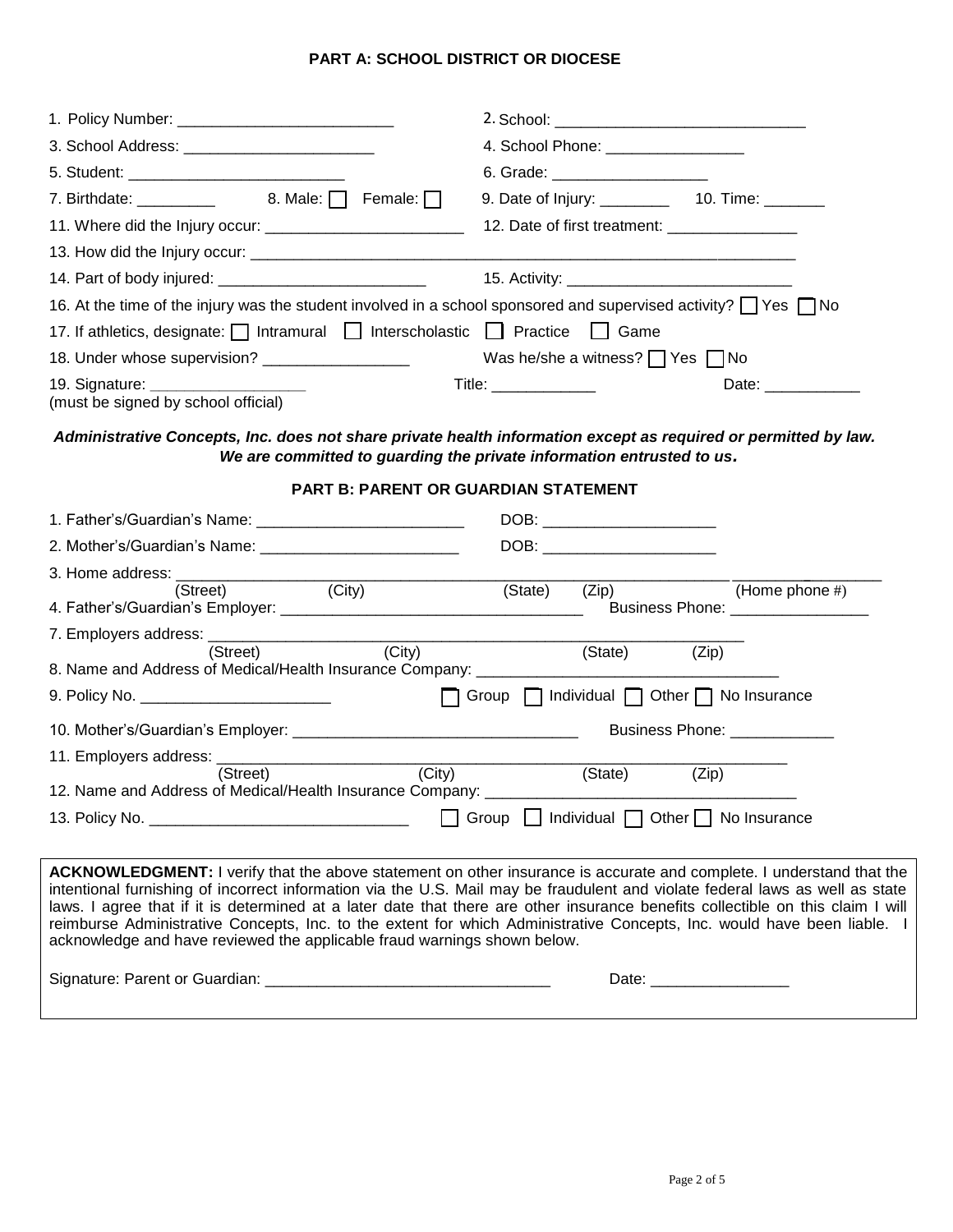#### PAYMENT WILL BE MADE TO THE PROVIDER OF SERVICE (HOSPITAL, PHYSICIAN AND OTHERS) UNLESS PROOF OF PAYMENT OR PAID RECEIPT IS ATTACHED.

To any medical care provider, medical care facility, Insurer, government-sponsored health plan or employer: I authorize the release of any medical information about me or to Administrative Concepts, Inc. or Zurich American Insurance Company, its affiliates, employees, agents or authorized representatives ("Zurich"), the underwriting company providing insurance. This applies to all information about the diagnosis, treatment, or prognosis of any illness or injury I now have or have had in the past. ACI and Zurich will use this information to determine if my claim is eligible and to evaluate and determine the coverage for this claim. Any information obtained will not be released by ACI or Zurich except to my primary health insurance carrier (if any) or persons or organizations performing investigative or legal services for ACI or Zurich in connection with my claim. A copy of this authorization shall be considered as effective and valid as the original and shall remain in effect for one year from the date of authorization. I understand that I have the right to revoke this authorization at any time by writing to Administrative Concepts, Inc. I know I have a right to receive a copy of this authorization upon request.

If Parent/Guardian, Relationship to Patient: \_

\_\_\_\_\_\_\_\_\_\_\_\_\_\_\_\_\_\_\_\_\_\_\_\_\_\_\_\_\_\_\_\_\_\_\_\_\_\_\_\_\_\_\_\_\_\_\_\_\_\_\_\_\_\_\_\_\_\_\_\_\_\_\_\_\_\_\_\_\_\_\_\_\_\_\_\_\_\_\_\_\_\_\_\_\_\_\_\_\_\_\_\_\_

(Street) (City) (State) (Zip code + 4)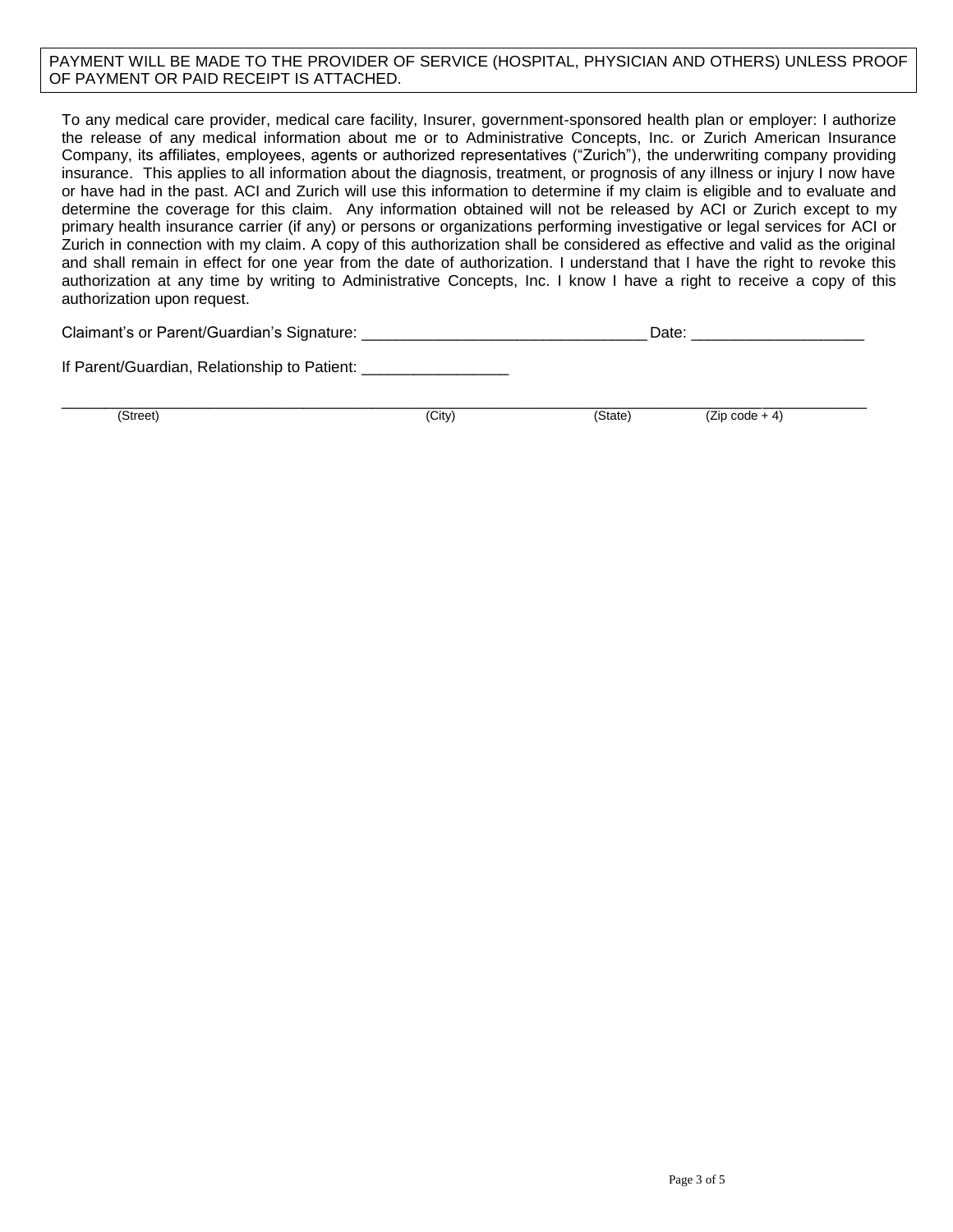## **FRAUD WARNING NOTICES**

Any person who knowingly and with intent to defraud any insurance company or another person files a statement of claim containing any materially false information, or conceals for the purpose of misleading information concerning any fact material thereto, commits a fraudulent insurance act, which is a crime and subjects the person to criminal and civil penalties. (Not applicable in AL, AR, CO, DC, FL, KS, KY, LA, MD, ME, NJ, NM, NY, OH, OK, OR, PA, PR, RI, TN, TX, VA, VT, WA, and WV.)

In **Arkansas, Louisiana, Rhode Island, or West Virginia**: Any person who knowingly presents a false or fraudulent claim for payment of a loss or benefit or knowingly presents false information in an application for insurance is guilty of a crime and may be subject to fines and confinement in prison.

In **Alabama**: Any person who knowingly presents a false or fraudulent claim for payment of a loss or benefit or who knowingly presents false information in an application for insurance is guilty of a crime and may be subject to restitution, fines or confinement in prison, or any combination thereof.

In **Colorado**: It is unlawful to knowingly provide false, incomplete, or misleading facts or information to an insurance company for the purpose of defrauding or attempting to defraud the company. Penalties may include imprisonment, fines, denial of insurance and civil damages. Any insurance company or agent of an insurance company who knowingly provides false, incomplete, or misleading facts or information to a policyholder or claimant for the purpose of defrauding or attempting to defraud the policyholder or claimant with regard to a settlement or award payable from insurance proceeds shall be reported to the Colorado division of insurance within the department of regulatory agencies.

In **District of Columbia**: Warning: It is a crime to provide false or misleading information to an insurer for the purpose of defrauding the insurer or any other person. Penalties include imprisonment and/or fines. In addition, an insurer may deny insurance benefits if false information materially related to a claim was provided by the applicant.

In **Florida**: Any person who knowingly and with intent to injure, defraud, or deceive any insurer files a statement of claim or an application containing any false, incomplete, or misleading information is guilty of a felony of the third degree.

In **Kansas**: Any person who, knowingly and with intent to defraud, presents, causes to be presented or prepares with knowledge or belief that it will be presented to an insurer, purported insurer, or to or by a broker or any agent thereof, any written statement as part of, or in support of, an application for the issuance of, or the rating of an insurance policy for personal or commercial insurance, or a claim for payment or other benefit pursuant to an insurance policy for commercial or personal insurance which such person knows to contain materially false information concerning any fact material thereto; or conceals, for the purpose of misleading, information concerning any fact material thereto, commits a fraudulent insurance act and may be subject to criminal and/or civil fines or penalties.

In **Kentucky**: Any person who knowingly and with intent to defraud any insurance company or other person files an application for insurance containing any materially false information or conceals, for the purpose of misleading, information concerning any fact material thereto commits a fraudulent insurance act, which is a crime.

In **Maine, Tennessee, Virginia, or Washington**: It is a crime to knowingly provide false, incomplete or misleading information to an insurance company for the purpose of defrauding the company. Penalties may include imprisonment, fines or a denial of insurance benefits.

In **Maryland**: Any person who knowingly or willfully presents a false or fraudulent claim for payment of a loss or benefit or who knowingly or willfully presents false information in an application for insurance is guilty of a crime and may be subject to fines and confinement in prison.

In **New Jersey**: Any person who includes any false or misleading information on an application for an insurance policy is subject to criminal and civil penalties.

In **New Mexico**: ANY PERSON WHO KNOWINGLY PRESENTS A FALSE OR FRAUDULENT CLAIM FOR PAYMENT OF A LOSS OR BENEFIT OR KNOWINGLY PRESENTS FALSE INFORMATION IN AN APPLICATION FOR INSURANCE IS GUILTY OF A CRIME AND MAY BE SUBJECT TO CIVIL FINES AND CRIMINAL PENALTIES.